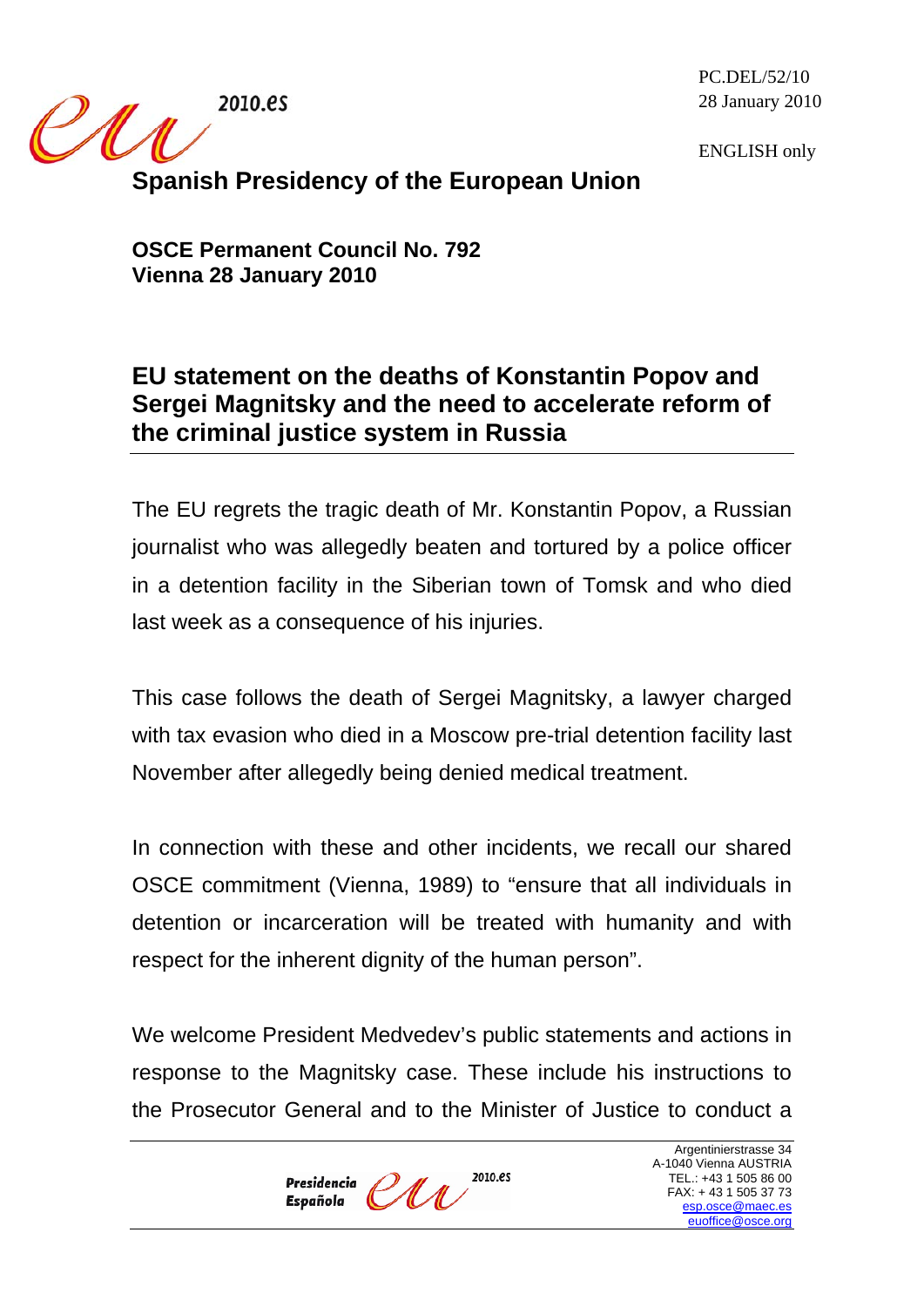thorough investigation into the circumstances surrounding the death of Mr. Magnitsky.

We note that swift action by the Russian authorities in response to Mr. Popov's death has led to the arrest of a police officer and the dismissal of the Head of the Tomsk Region Interior Directorate.

We also welcome the media coverage and public debate in Russia which these cases have prompted, highlighting the need to take urgent action to address the problem of abuses in police detention.

The EU therefore very much welcomes President Medvedev's calls for further reform of the criminal justice system and of the Ministry of Interior. We also welcome the decisions recently taken by him in this regard, such as the 24 December Decree on Police Reform and the signing on December 29 of two laws (one on house arrest as a substitute for pre-trial detention and another making it illegal to hold persons accused of tax and other financial crimes in pre-trial detention) in line with OSCE commitments shared by all of us.

The EU will continue to follow the developments in this area with great interest.

Los países candidatos TURQUÍA, CROACIA\* y la antigua REPÚBLICA YUGOSLAVA DE MACEDONIA\*, los países del Proceso de Estabilización y Asociación y los países candidatos potenciales, ALBANIA, BOSNIA Y HERZEGOVINA, MONTENEGRO y SERBIA, los países de la Asociación Europea de Libre Comercio y los miembros del Espacio Económico Europeo, ISLANDIA, LIECHTENSTEIN y NORUEGA, al igual que UCRANIA se alinean con esta declaración.